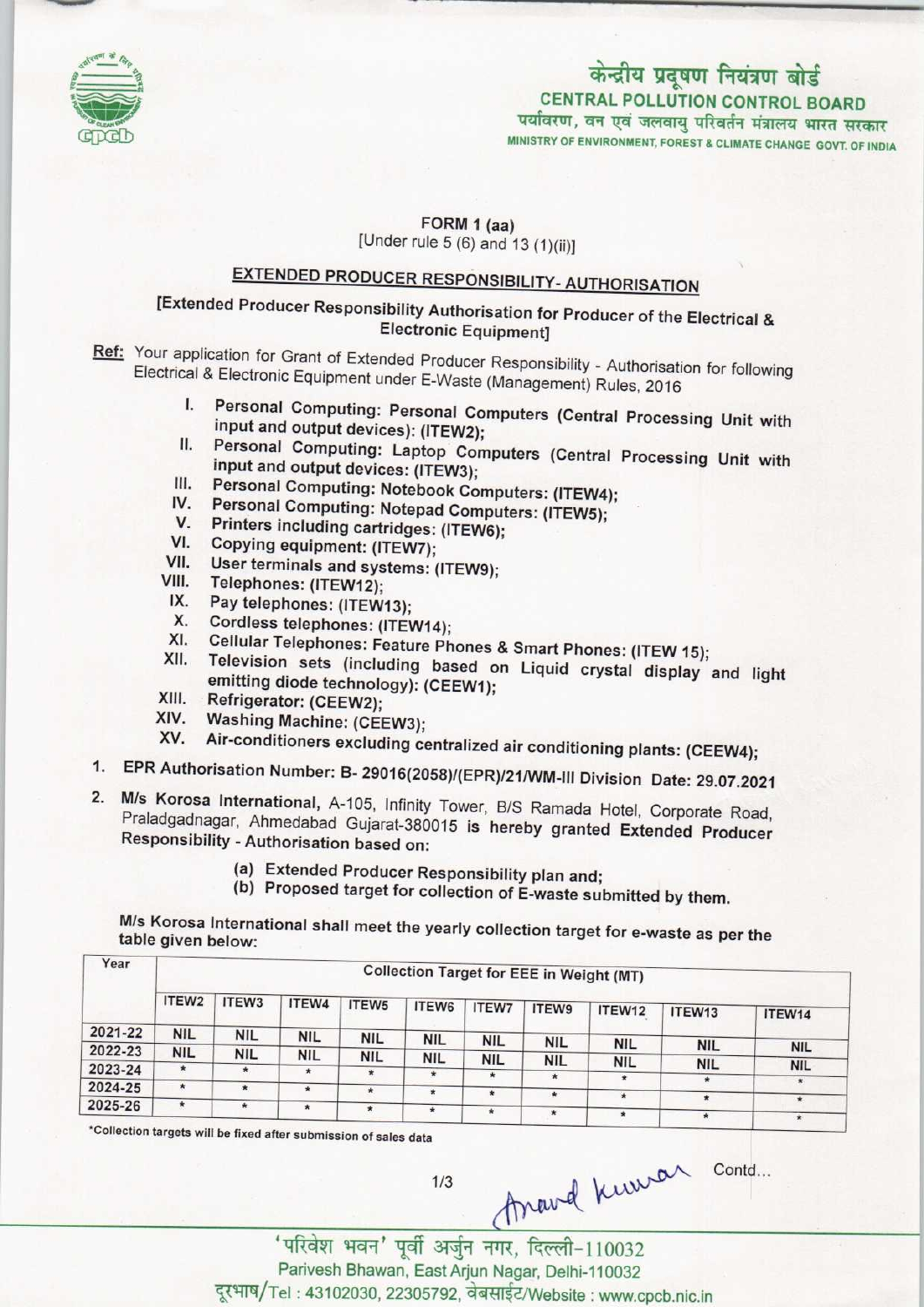

#### From pre page..

| Year    | <b>Collection Target for EEE in Weight (MT)</b> |                     |            |                    |                   |              |  |  |  |  |
|---------|-------------------------------------------------|---------------------|------------|--------------------|-------------------|--------------|--|--|--|--|
|         | ITEW15                                          |                     | CEEW1      | CEEW <sub>2</sub>  | CEEW <sub>3</sub> | <b>CEEW4</b> |  |  |  |  |
|         | <b>Feature Phones</b>                           | <b>Smart Phones</b> |            |                    |                   |              |  |  |  |  |
| 2021-22 | <b>NIL</b>                                      | <b>NIL</b>          | <b>NIL</b> | <b>NIL</b>         | <b>NIL</b>        | <b>NIL</b>   |  |  |  |  |
| 2022-23 | <b>NIL</b>                                      | <b>NIL</b>          | <b>NIL</b> | <b>NIL</b>         | <b>NIL</b>        | <b>NIL</b>   |  |  |  |  |
| 2023-24 | ٠                                               | $\star$             | $\star$    | $\star$            | $\pmb{\pi}$       | *            |  |  |  |  |
| 2024-25 |                                                 |                     | $\star$    | $\hat{\mathbf{x}}$ | *                 | ٠            |  |  |  |  |
| 2025-26 | $\star$                                         |                     |            | $\pmb{\ast}$       | $\star$           | $\star$      |  |  |  |  |

#### 3. The Authorisation shall be valid for a period of five (5) years from date of issue with following conditions:

- i. You shall strictly follow the approved Extended Producer Responsibility plan, a copy of which is enclosed herewith as Enclosure-I;
- ii. You shall ensure that collection mechanism or collection Centres are set up or designated as per the details given in the Extended Producer Responsibility plan and that shall be completed before the proposed dates if any in the EPR Plan (list of collection Centres and the toll free numbers for reverse logistics enclosed);
- iii. You shall ensure that all the collected e-waste is channelized to your PRO M/s Rightway Solutions, A-136, G-3, Shalimar Garden, Extension-ll, Sahibabad-Ghaziabad-201005 and records shall be maintained at PRO, dismantler/ recycler and your end;
- iv. You shall maintain records, in Form-2 of these Rules, of e-waste and make such records available for scrutiny by Central Pollution Control Board;
- v. You shall file annual returns in Form-3 to the Central Pollution Control Board on or before 30th day of June following the financial year to which that returns relates.

#### vi. General Terms & Conditions of the Authorisation:

- a.The authorisation shall comply with provisions of the Environment (Protection) Act, 1986 and the E-waste (Management) Rules,2016 made there under;
- b.The authorisation or its renewal shall be produced for inspection at the request of an officer authorised by the Central Pollution Control Board;
- c.Any change in the approved Extended Producer Responsibility plan should be informed to Central Pollution Control Board within 15 days on which decision shall be communicated by Central Pollution Control Board within sixty days;
- d. It is the duty of the authorised person to take prior permission of the Central Pollution Control Board to close down any collection centre/points or any other facility which are part of the EPR plan;
- e.An application for the renewal of authorisation shall be made as laid down in subrule (vi) of rule of 13(1) the E- Waste (Management) Rules, 2016;
- f. The Board reserves right to cancel/amend/revoke the authorisation at any time as per the policy of the Board or Government.

#### vii. Additional Conditions: -

- a) That the applicant will submit annual sales data along with annual returns;
- b)That the applicant has to ensure that the addresses of collection points provided by them in their EPR Plan are correct and traceable and the collection points/centres are functional;

Contd.....

thand know